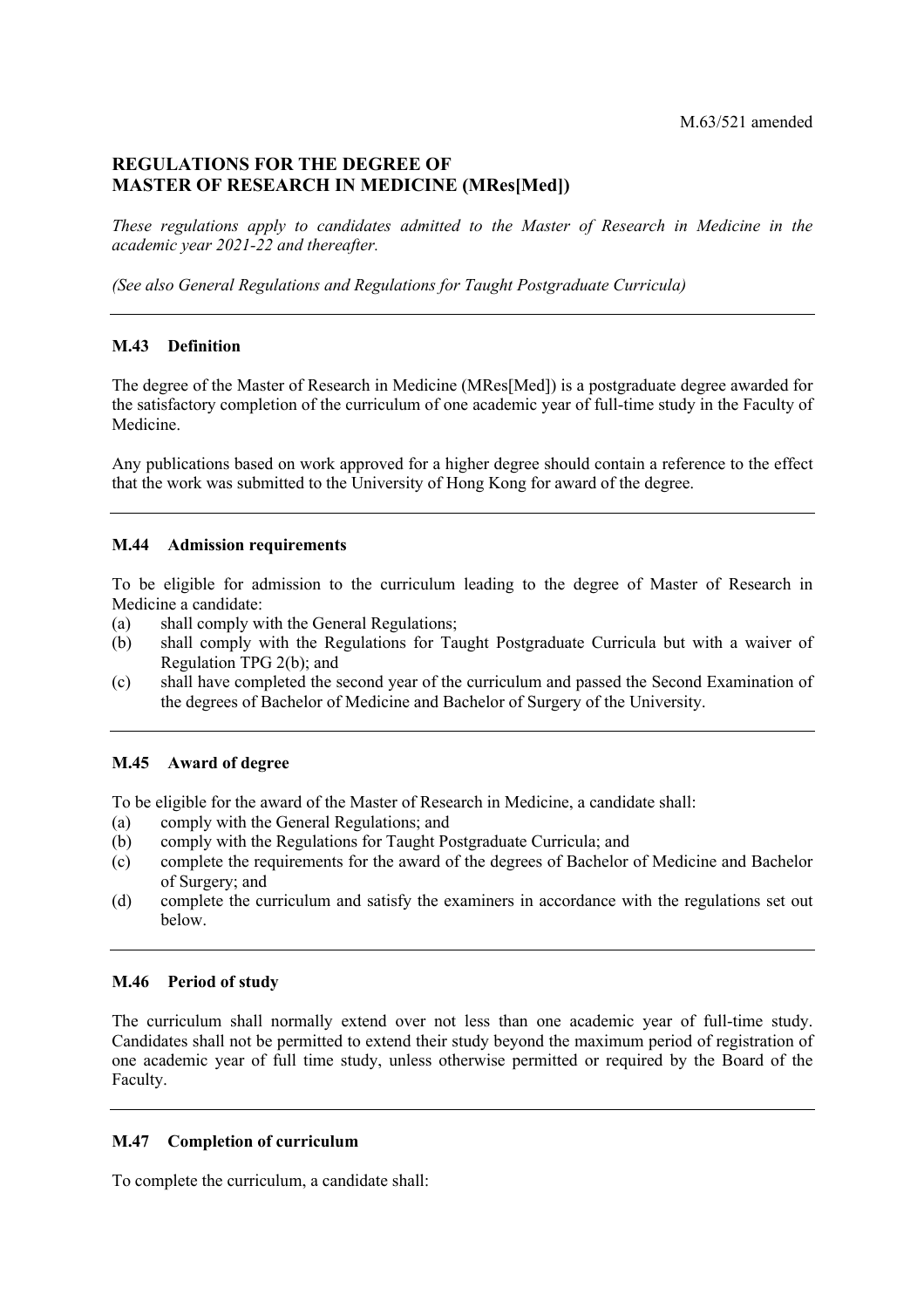- (a) satisfy the requirements prescribed in TPG 6 of the Regulations for Taught Postgraduate Curricula;
- (b) take not less than 69 credits in the manner specified in these regulations and the syllabuses, and follow instructions in the syllabuses prescribed for the courses and complete satisfactorily all required written, practical or clinical work;
- (c) satisfy the examiners in the courses by continuous assessments and/or by written examinations; and
- (d) complete and present a satisfactory dissertation on an approved research project. The examiners may also prescribe an oral examination.

 Candidates who fail to fulfil the requirements within the prescribed maximum period of registration shall be recommended for discontinuation under the provision of General Regulation G12.

## **M.48 Course selection**

 Selection of study patterns shall be made in consultation with the candidate's Supervisor and be subjected to approval by the Head of Department under which the candidate is registered.

## **M.49 Advanced Standing**

 Advanced standing may be granted to a candidate who has successfully completed selected Research Attachment Modules in the curriculum of the Bachelor of Medicine and Bachelor of Surgery of the University, subject to the following conditions:

- (a) advanced standing of up to 6 credits of taught courses may be granted; and
- (b) all applications are considered on a case-by-case basis by the Board of Studies and shall be approved by the Board of the Faculty.

Application for advanced standing shall be made prior to the candidate's admission to the curriculum.

#### **M.50 Title of dissertation**

 The title of the dissertation shall be submitted for approval before the end of the academic year, and the dissertation shall be presented not later than the end of the twelfth semester of the curriculum of the degrees of Bachelor of Medicine and Bachelor of Surgery. The candidate shall submit a statement to declare that the dissertation represents his own work undertaken after registration as a candidate for the degree. The examiners may also prescribe an oral examination on the subject of the dissertation.

#### **M.51 Assessment**

(a) A candidate who:

- $(i)$ fails to satisfy the examiners in any continuous assessment(s) of a course may be permitted to retake the prescribed assessment(s); or
- (ii) fails to satisfy the examiners in the written examination(s) of a course may be permitted to re-sit the examination(s) with or without repeating the course; or
- (iii) fails to satisfy the examiners in the examination of the dissertation, but have permitted to resubmit the dissertation and to re-present it within a specified period not more than four months after receipt of a notice that is unsatisfactory. satisfactorily completed the prescribed written, practical or clinical work, may be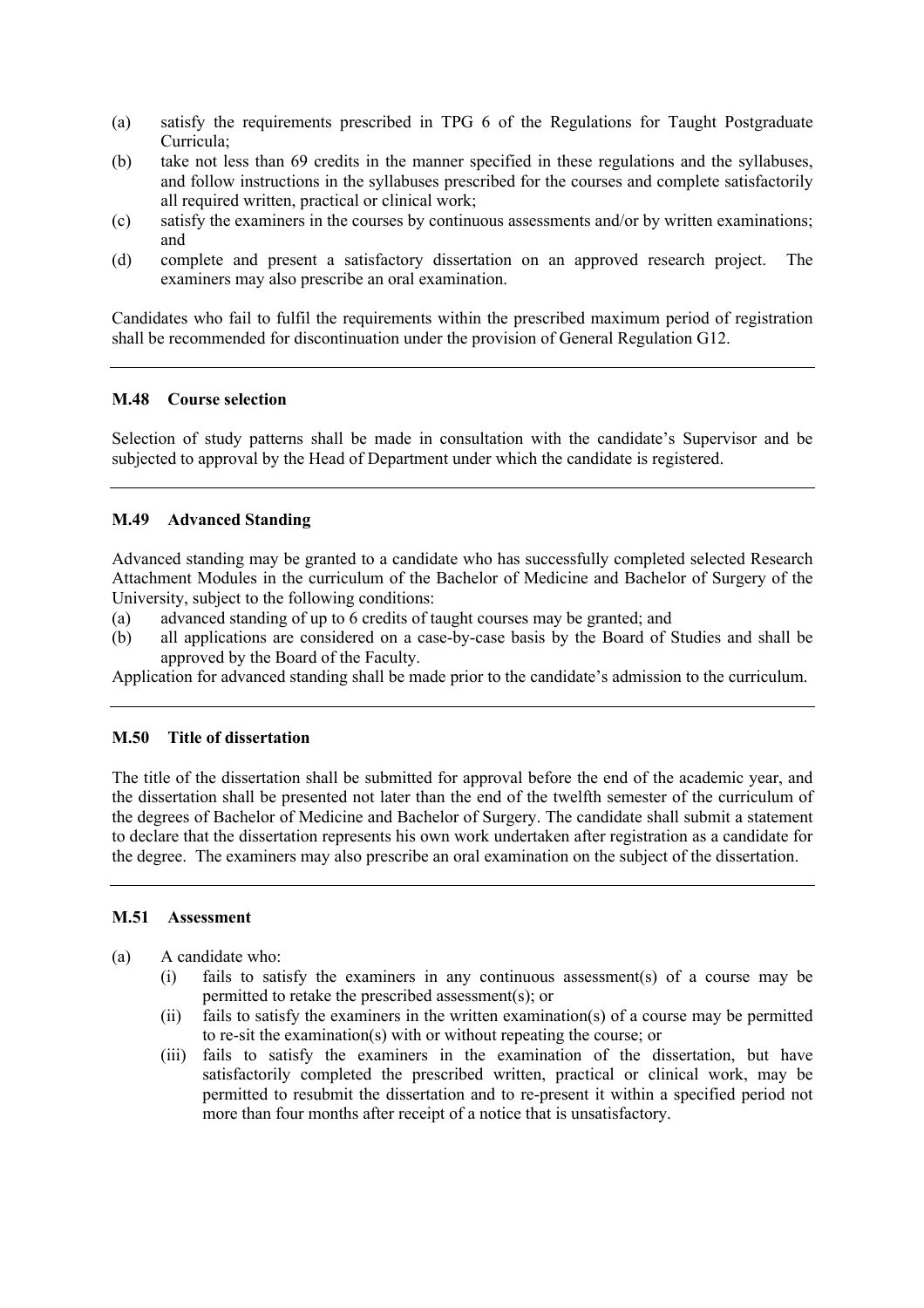- (b) A candidate who
	- (i) is not permitted to retake the prescribed assessment(s) or repeat a course which he/she has failed, or present himself/herself for re-examination(s), or re-submit a revised dissertation; or
	- (ii) fails to satisfy the examiners in a written examination at the third attempt may be required to discontinue his/her studies under the provision of General Regulation G12.

## **M.52 Grading System**

Individual courses shall be graded according to the grading system of "Pass" and "Fail".

# **SYLLABUS FOR THE DEGREE OF MASTER OF RESEARCH IN MEDICINE (MRes[Med])**

- 1. The educational objectives of the MRes[Med] are that upon the completion of the curriculum, a candidate will have
	- (a) completed a structured training programme on clinical and/or laboratory oriented research;
	- (b) demonstrated by the presentation of a dissertation that he/she has acquired an acceptable knowledge and understanding in the field of study; and
	- (c) be capable of engaging in research effectively.
- 2. The MRes[Med] curriculum consists of coursework and a dissertation project (capstone experience). A candidate will be required to undertake a minimum of 69 credits of prescribed work, comprising a minimum of 21 credits of coursework and a minimum of 48 credits of hands-on research training leading to a dissertation of not more than 20,000 words. The selection of study pattern shall be made in consultation with the candidate's Supervisor and be subjected to approval by the Head of the Department under which the candidate is registered.
- 3. The coursework component requires candidates to complete:
	- (a) the compulsory course, MMPH7107 Responsible Conduct of Research and Streambased Responsible Conduct of Research (3 credits); and
	- (b) 18 credits of coursework (of variable total written output depending on the courses selected) from the following:

**Research Postgraduate Courses (3 credits each):** The assessment is based on a combination of coursework/in-course assessment (0-100%) and final examination (0-100%)

| Department                     | Course Code     | Course Title                                          |
|--------------------------------|-----------------|-------------------------------------------------------|
| Medicine                       |                 | MMPH6196 Cell Metabolism                              |
|                                | <b>MMPH6205</b> | Current Therapeutic Strategies for Metabolic Diseases |
| Microbiology                   | <b>MMPH6119</b> | <b>Current Topics in Medical Microbiology</b>         |
| Obstetrics $\&$<br>Gynaecology | <b>MMPH6120</b> | Assisted Reproduction Technology (Laboratory)         |
|                                | <b>MMPH6147</b> | Research Seminars in Obstetrics and Gynaecology       |
|                                | <b>MMPH6186</b> | Research Methodologies in Obstetrics and              |
|                                |                 | Gynaecology                                           |
| Orthopaedics &<br>Traumatology |                 | MMPH6124   Basic Medical Bioengineering               |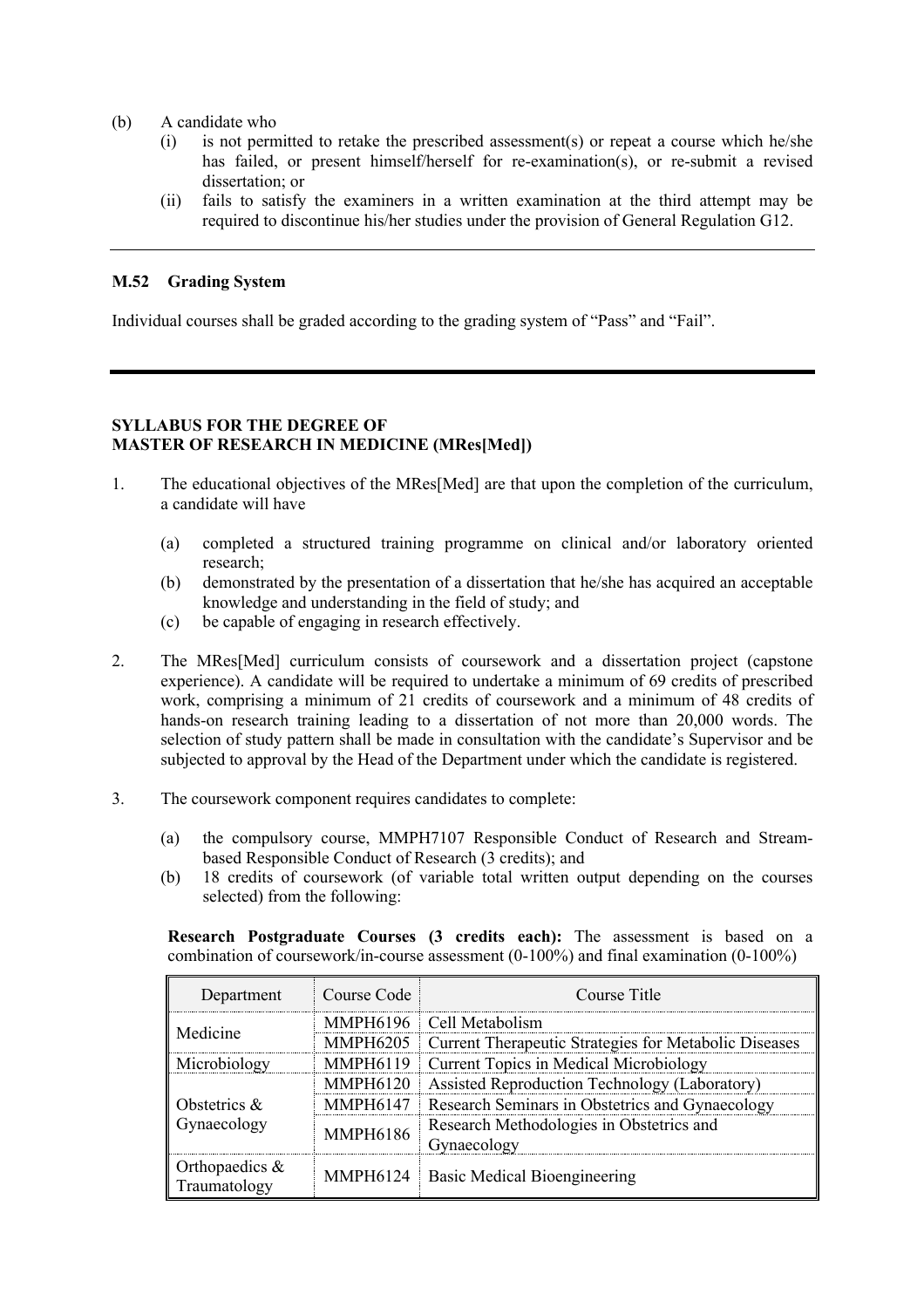| Department                    | <b>Course Code</b> | <b>Course Title</b>                                                              |
|-------------------------------|--------------------|----------------------------------------------------------------------------------|
|                               | <b>MMPH6001</b>    | Laboratory Methods and Instrumentation                                           |
|                               | <b>MMPH6016</b>    | General Cytopathology                                                            |
| Pathology                     | <b>MMPH6020</b>    | Molecular Medicine                                                               |
|                               | <b>MMPH6139</b>    | Techniques and Applications of Molecular Pathology                               |
|                               | <b>MMPH6140</b>    | Molecular Genetics and Cytogenetics of Cancer                                    |
|                               | <b>MMPH6176</b>    | Current Topics and Techniques in Immunology                                      |
|                               | <b>MMPH6127</b>    | Principles of Drug Action                                                        |
|                               | <b>MMPH6128</b>    | Therapeutic Strategies for the Management of Cardiac<br>and Respiratory Diseases |
| Pharmacology &<br>Pharmacy    | <b>MMPH6129</b>    | <b>Basic and Applied Toxicology</b>                                              |
|                               | <b>MMPH6172</b>    | Advances in Vascular Biology and Therapeutics                                    |
|                               | <b>MMPH6185</b>    | Advanced Drug Delivery and Drug Development                                      |
|                               | <b>MMPH6022</b>    | Therapeutic Antibodies                                                           |
|                               | <b>MMPH6192</b>    | Course and Outcome of Psychotic Disorders                                        |
|                               | <b>MMPH6193</b>    | Critical Appraisal and Evidence-based Approaches in                              |
|                               |                    | Psychosis                                                                        |
|                               | <b>MMPH6194</b>    | Neurocognitive of Dysfunctions in Psychosis                                      |
|                               | <b>MMPH6195</b>    | Neurobiological Processes in Psychosis                                           |
|                               | <b>MMPH6197</b>    | Clinical Decision Making in Psychotic Disorders                                  |
|                               | <b>MMPH6198</b>    | Descriptive Psychopathology                                                      |
| Psychiatry                    | <b>MMPH6199</b>    | Early Intervention for Psychosis                                                 |
|                               | <b>MMPH6200</b>    | Introduction to Psychotic Disorders: Epidemiology and<br>Aetiology               |
|                               | <b>MMPH6201</b>    | Pharmacological Interventions for Psychosis                                      |
|                               | <b>MMPH6202</b>    | Psychosis and Society: Stigma, Legal and Ethical                                 |
|                               |                    | <b>Issues</b>                                                                    |
|                               | <b>MMPH6203</b>    | Psychosocial Interventions for Psychosis                                         |
|                               | <b>MMPH6204</b>    | Specialized Case Intervention for Psychosis                                      |
| Surgery                       | <b>MMPH6138</b>    | Laboratory Animal Handling and Surgical Techniques                               |
|                               | <b>MMPH6005</b>    | <b>Practical Bioinformatics</b>                                                  |
|                               | <b>MMPH6007</b>    | <b>Advanced Cell Biology</b>                                                     |
| School of                     | <b>MMPH6008</b>    | Genes and Gene Functions in Diseases                                             |
| <b>Biomedical</b>             | <b>MMPH6009</b>    | <b>Integrative Perspectives of Body Functions</b>                                |
| Sciences                      | <b>MMPH6011</b>    | Working with Genes and Proteins                                                  |
|                               | <b>MMPH6019</b>    | Advances in Cardiovascular Physiology                                            |
|                               | <b>MMPH6134</b>    | <b>Biomedical Sciences Seminar</b>                                               |
|                               | <b>MMPH6149</b>    | <b>Recent Advances in Biomedical Technology</b>                                  |
| School of Chinese<br>Medicine | <b>MMPH6187</b>    | Current Research and Development of Chinese<br>Medicines                         |
|                               | <b>MMPH6002</b>    | Introduction to Biostatistics                                                    |
|                               | <b>MMPH6003</b>    | Introduction to Epidemiology                                                     |
|                               | <b>MMPH6006</b>    | <b>Evidence Based Practice</b>                                                   |
|                               | <b>MMPH6106</b>    | Advanced Epidemiological Methods I                                               |
| School of Public<br>Health    | <b>MMPH6107</b>    | Epidemiology of Important Health Conditions                                      |
|                               | <b>MMPH6108</b>    | Principles of Public Health                                                      |
|                               | <b>MMPH6109</b>    | Health Behaviour and Communication                                               |
|                               | <b>MMPH6115</b>    | Health Leadership and Management                                                 |
|                               | <b>MMPH6116</b>    | <b>Health Economics</b>                                                          |
|                               | <b>MMPH6117</b>    | Advanced Statistical Methods I                                                   |
|                               | <b>MMPH6141</b>    | Health and Society                                                               |
| School of Public              | <b>MMPH6146</b>    | Health Policy and Politics                                                       |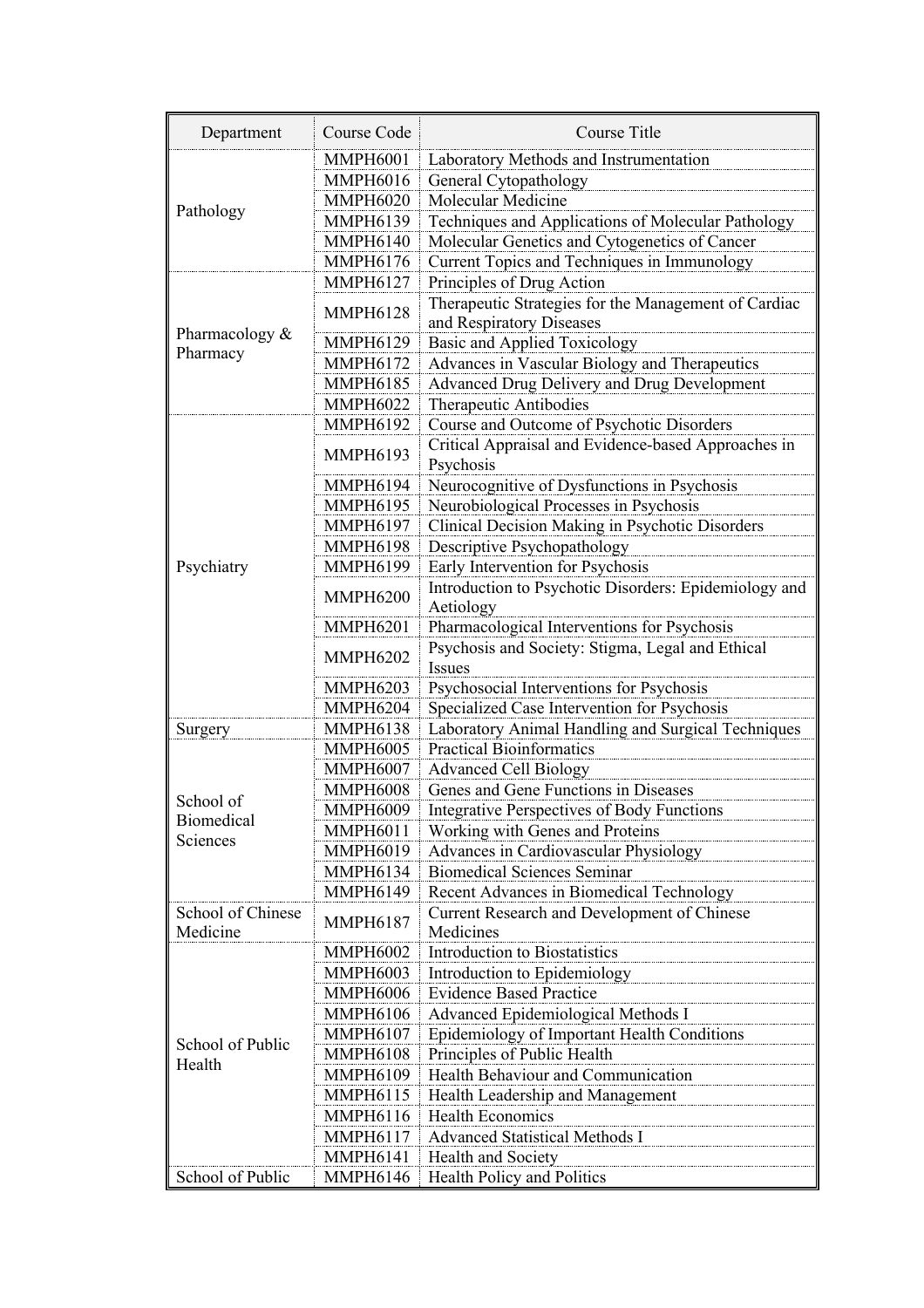| Department             | Course Code     | Course Title                                                |
|------------------------|-----------------|-------------------------------------------------------------|
| Health (cont'd)        | <b>MMPH6150</b> | Advanced Statistical Methods II                             |
|                        | <b>MMPH6154</b> | Health Promotion and Health Education                       |
|                        | <b>MMPH6157</b> | Intermediate Epidemiology                                   |
|                        | <b>MMPH6158</b> | Perspectives in Health Care Management                      |
|                        | <b>MMPH6159</b> | The Practice of Public Health                               |
|                        | <b>MMPH6164</b> | Risk: Perception, Decisions and Communication               |
|                        | <b>MMPH6167</b> | Infectious Disease Epidemiology                             |
|                        | <b>MMPH6168</b> | <b>Infectious Disease Modelling</b>                         |
|                        | <b>MMPH6170</b> | Resources for Health                                        |
|                        | <b>MMPH6173</b> | Introductory Public Health Genomics                         |
|                        | <b>MMPH6177</b> | Statistical Inference Using R                               |
|                        | <b>MMPH6178</b> | <b>Health Informatics</b>                                   |
|                        | <b>MMPH6179</b> | Public Health Leadership                                    |
|                        | <b>MMPH6180</b> | Public Health Law and Ethics                                |
|                        | <b>MMPH6181</b> | <b>Public Health Nutrition</b>                              |
|                        | <b>MMPH6182</b> | <b>Health Communication</b>                                 |
|                        | <b>MMPH6183</b> | Human Resources (HR) in Health Care Organisations           |
|                        | <b>MMPH6188</b> | <b>Environmental Health Assessment</b>                      |
|                        | <b>MMPH6189</b> | <b>Environmental Health Hazards and Interventions</b>       |
|                        | <b>MMPH6190</b> | Environmental and Occupational Epidemiology                 |
|                        | <b>MMPH6206</b> | Emerging Infectious Diseases and "One Health"               |
|                        | <b>MMPH6207</b> | Infectious Diseases in Public Health                        |
|                        | <b>MMPH6208</b> | Measurement in Health                                       |
|                        | <b>MMPH6209</b> | Qualitative Health Research                                 |
|                        | <b>MMPH6210</b> | Advanced Epidemiological Methods II                         |
|                        | <b>MMPH6211</b> | Molecular Epidemiology: Microbial Genetics and<br>Evolution |
|                        | <b>MMPH6212</b> | <b>Bioethics Foundations</b>                                |
|                        | MMPH6213        | Introduction to Medical Law                                 |
|                        | <b>MMPH6214</b> | Mental Disability and the Law                               |
|                        | <b>MMPH6215</b> | The Beginning and End of Life                               |
|                        | <b>MMPH6216</b> | The Legal Foundations of Global Health and<br>Development   |
|                        | <b>MMPH6217</b> | The Physician-patient Relationship                          |
|                        | <b>MMPH6218</b> | The Regulation of Biomedical Research                       |
|                        | <b>MMPH6171</b> | HKU - Pasteur Virology Course                               |
| <b>HKU-Pasteur</b>     | <b>MMPH6174</b> | HKU - Pasteur Immunology Course                             |
| <b>Research Centre</b> | <b>MMPH6175</b> | HKU - Pasteur Cell Biology Course                           |

**Bachelor of Biomedical Sciences Courses (6 credits each, a maximum of 12 credits may be selected from this list):** The Assessment is based on a combination of coursework/incourse assessment (20-60%) and final examination (40-80%)

| Course Code     | Course Title                         |
|-----------------|--------------------------------------|
| <b>BBMS3001</b> | Medical Microbiology                 |
| <b>BBMS3003</b> | Mechanisms and Pathology of Diseases |
| <b>BBMS3005</b> | Infection and Immunity               |
| <b>BBMS3007</b> | <b>Cancer Genetics</b>               |
| <b>BBMS3008</b> | <b>Essential Proteomics</b>          |
| BBMS3009        | Genome Science                       |